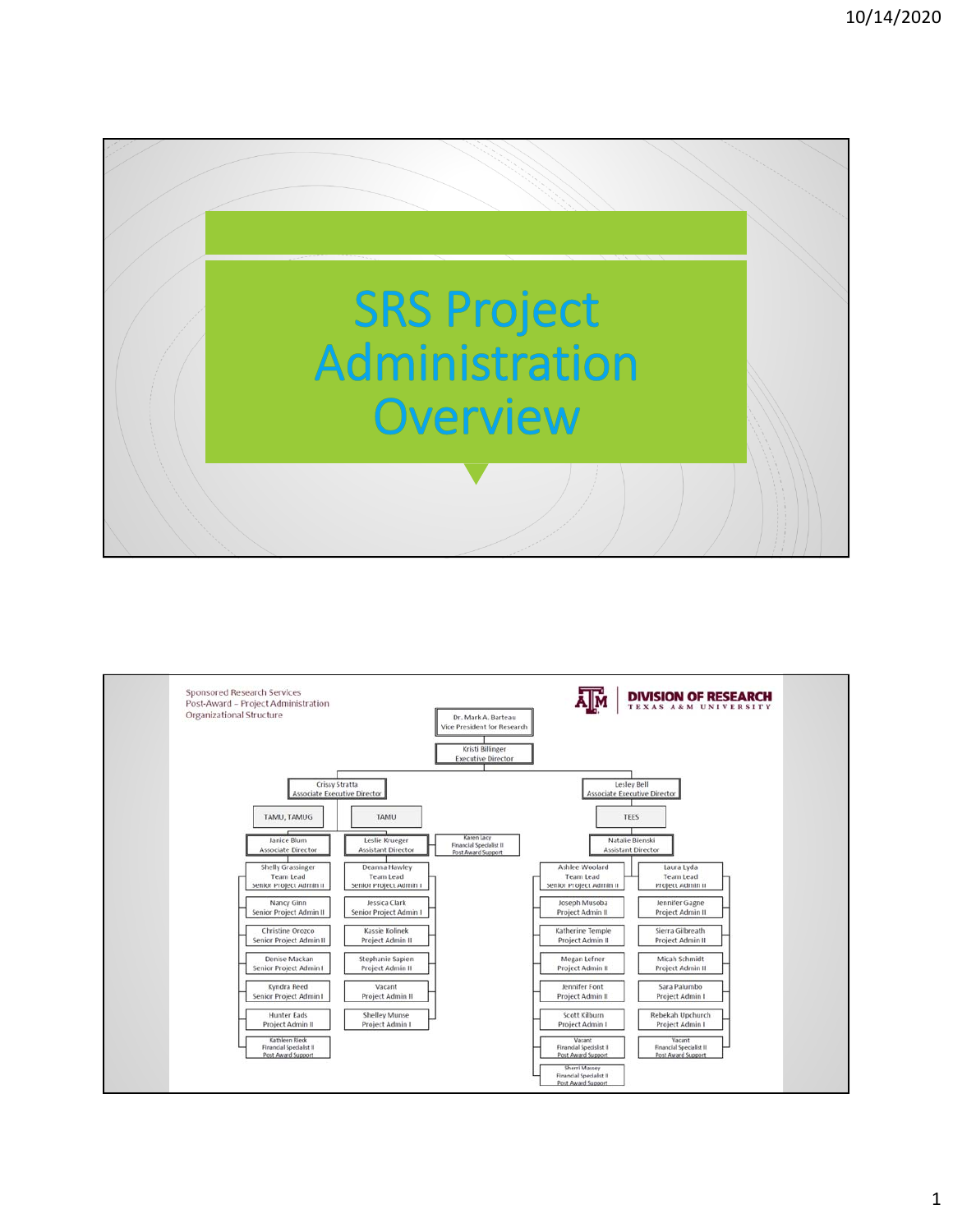

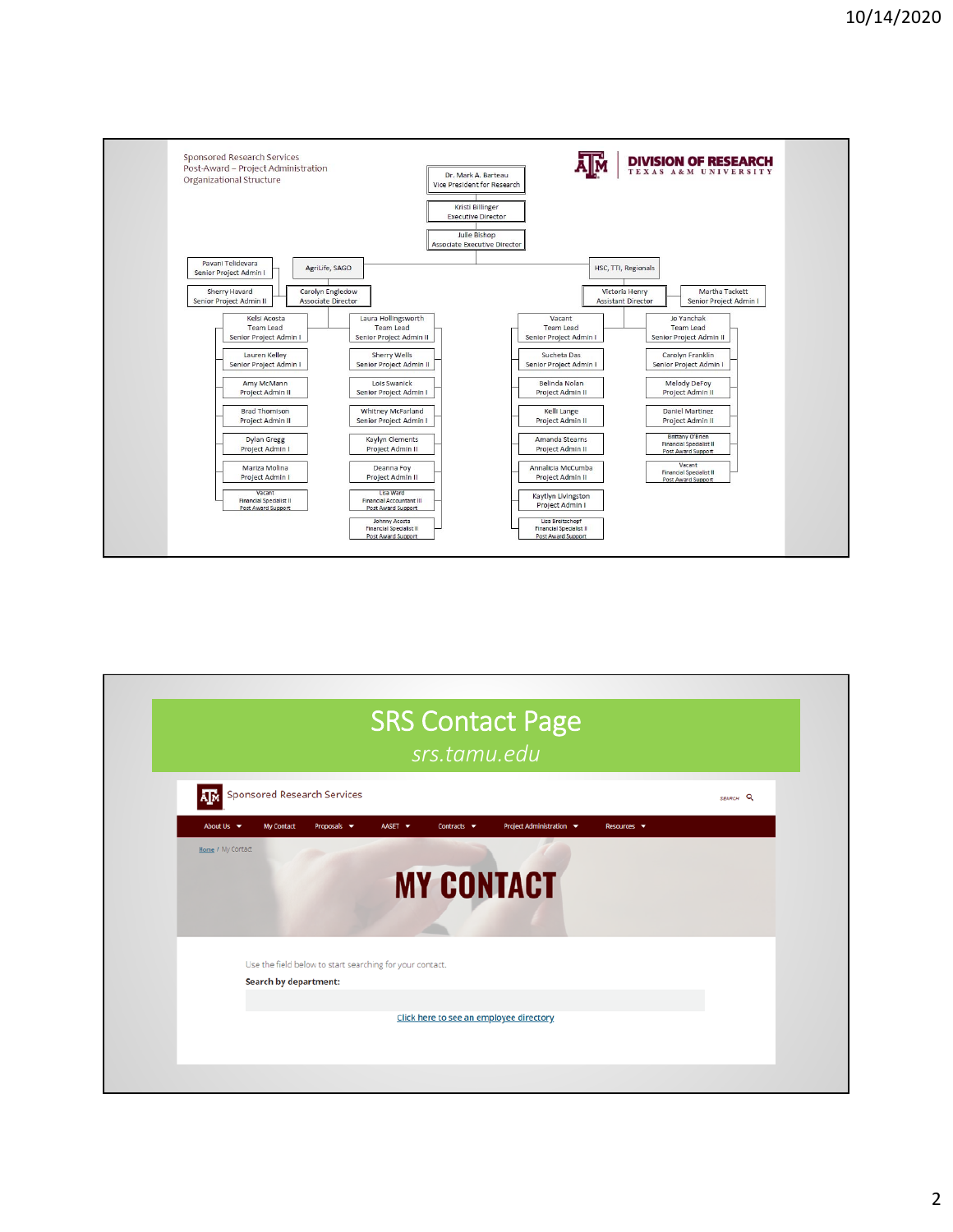

|                                    | <b>Member</b>   | Projects       | <b>SA Accounts</b> |
|------------------------------------|-----------------|----------------|--------------------|
| Active Projects<br>Administered by | <b>TEES</b>     | 1,194          | 4,562              |
|                                    | TAMU            | 1,184          | 3,713              |
|                                    | AL-RSRCH        | 1,120          | 2,757              |
|                                    | <b>TAMHSC</b>   | 423            | 1,315              |
|                                    | TTI             | 402            | 1,163              |
| <b>SRS</b>                         | AL-EXT          | 388            | 888                |
|                                    | <b>TAMUG</b>    | 67             | 152                |
| September 2020                     | <b>TAMRF</b>    | 20             | 168                |
|                                    | SAGO            | 19             | 122                |
|                                    | <b>TARLETON</b> | 12             | 24                 |
|                                    | <b>TVMDL</b>    | 6              | $\overline{9}$     |
|                                    | TAMUCT          | $\overline{4}$ | $\overline{7}$     |
|                                    |                 | 4,839          | 14,880             |
|                                    |                 |                |                    |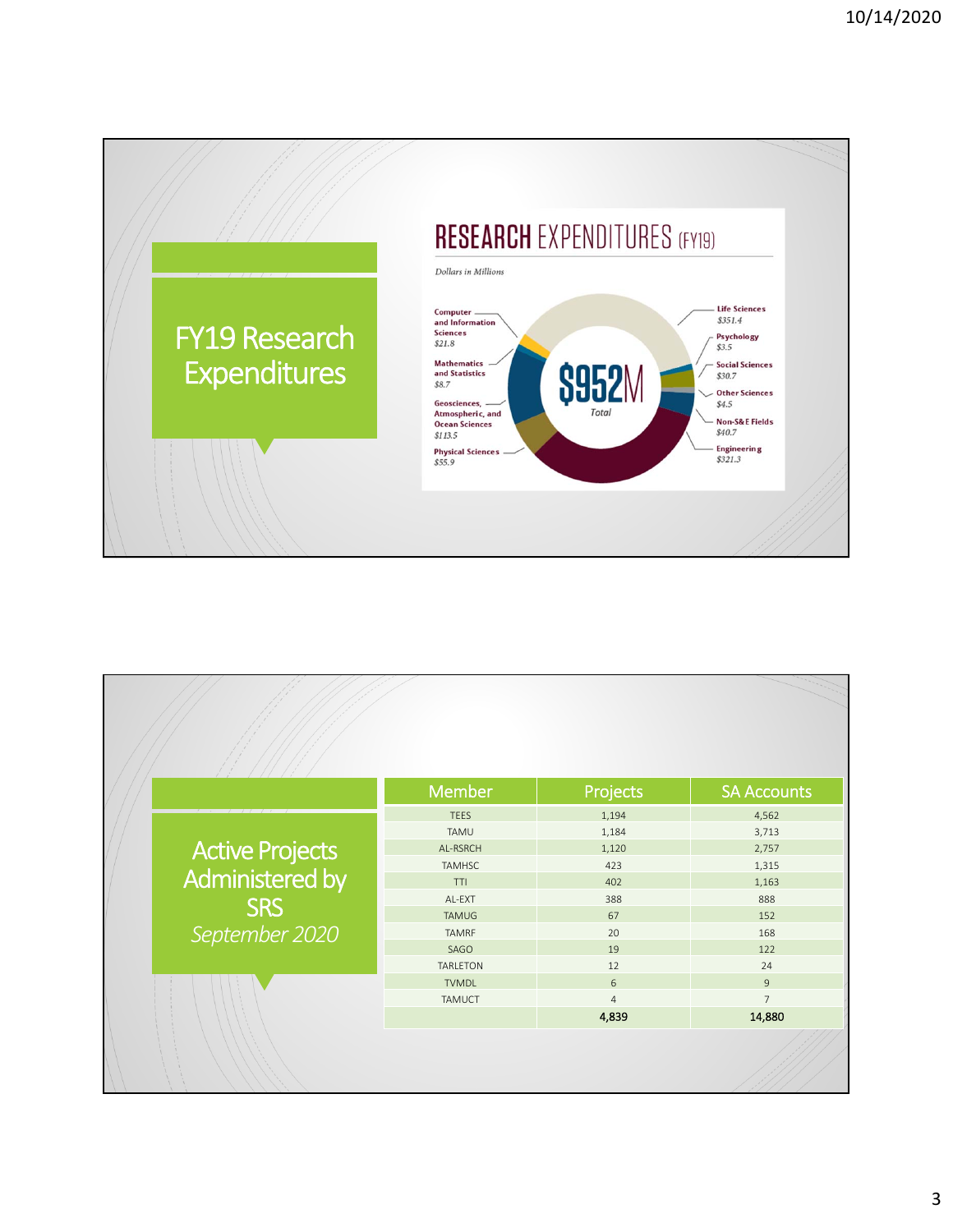

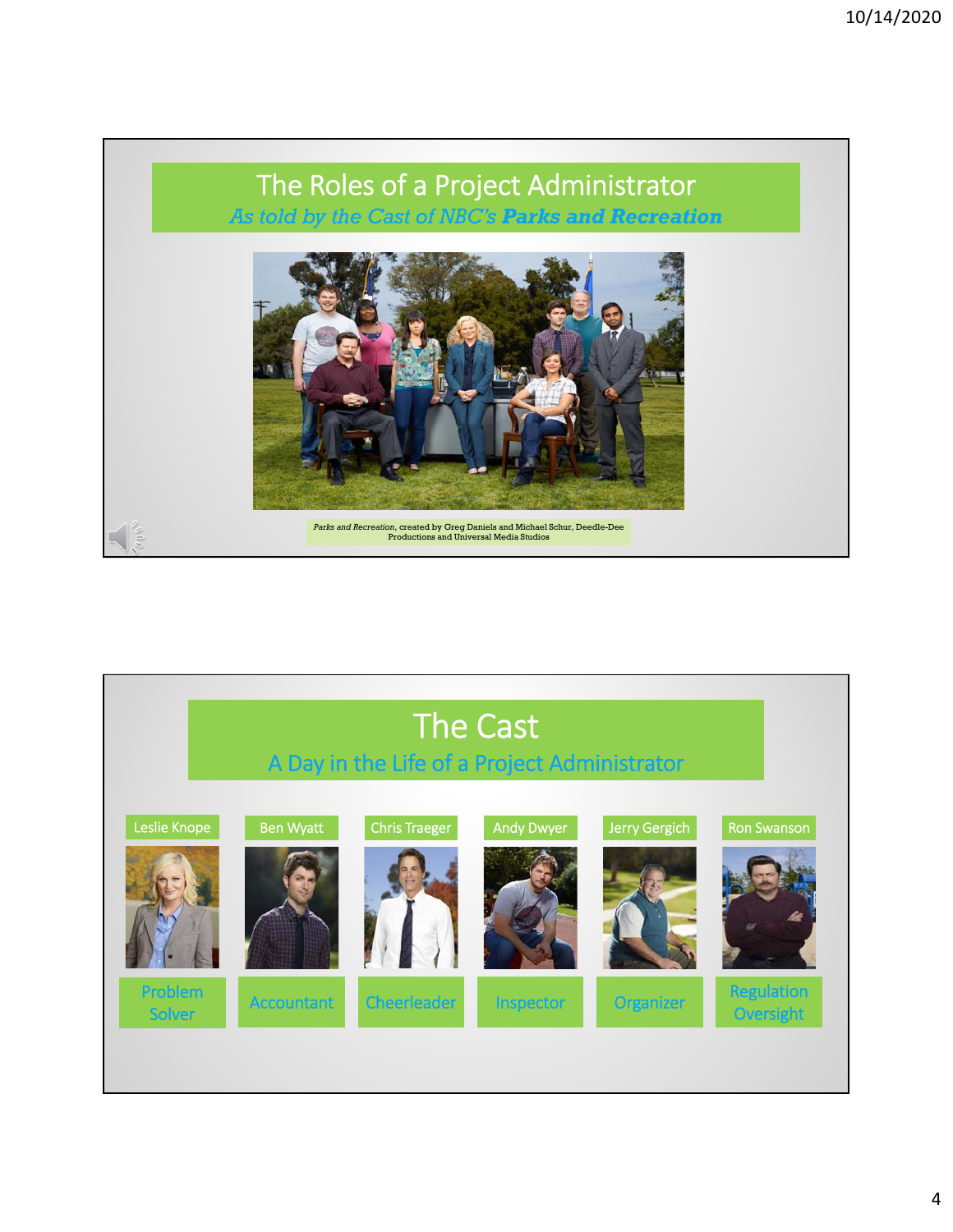

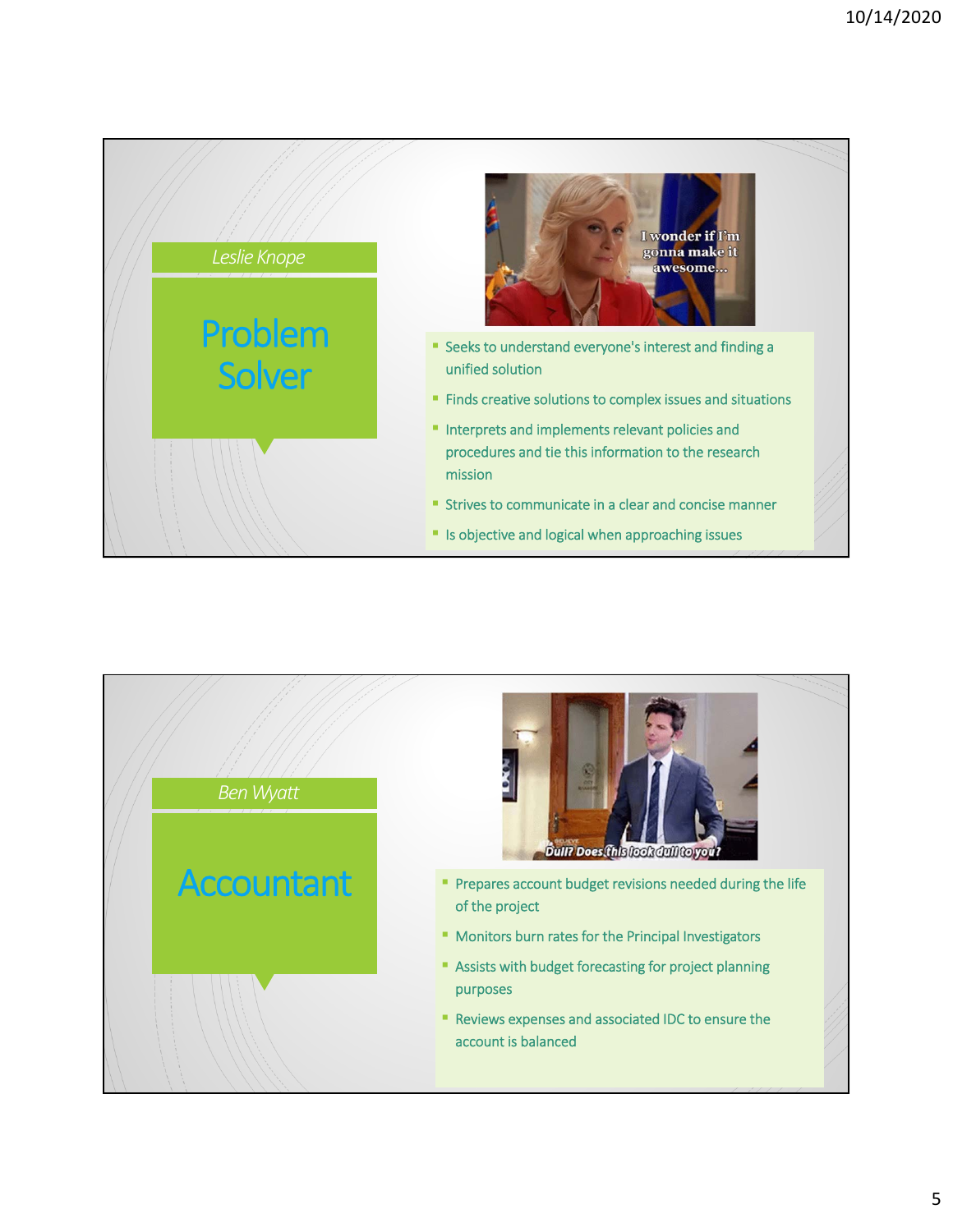

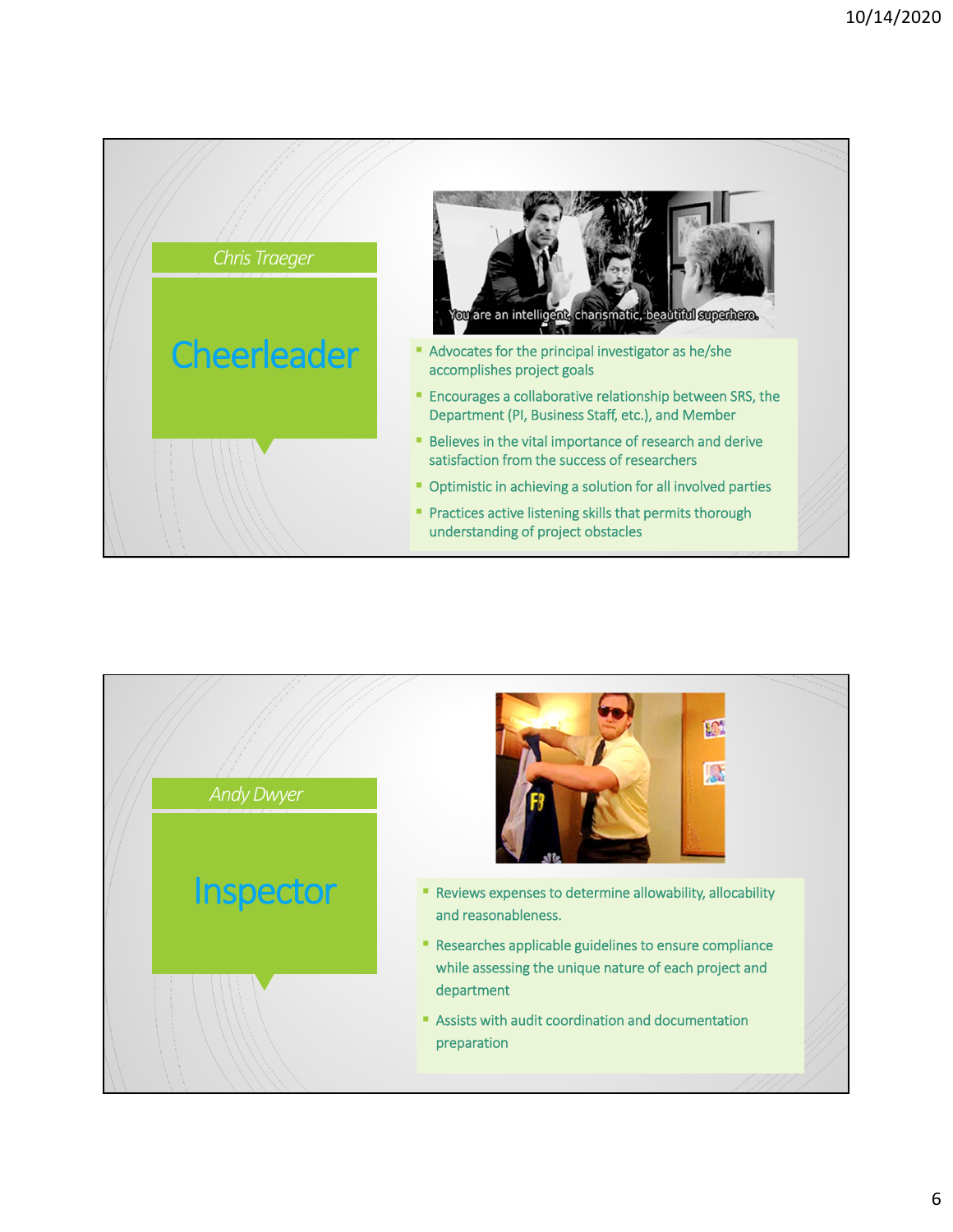